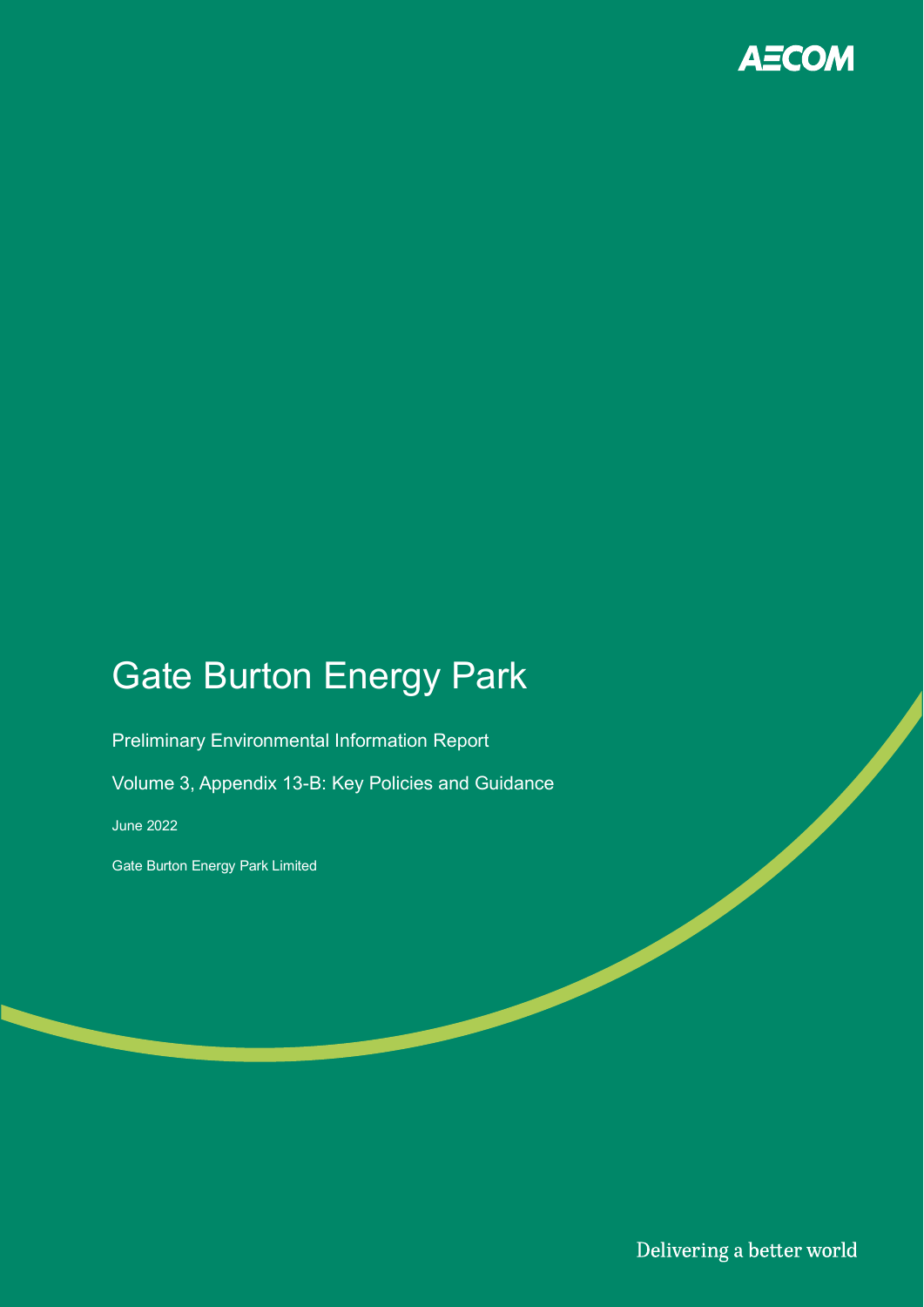Gate Burton Energy Park Preliminary Environmental Information Report Volume 3, Appendix 13-B: Key Policies and Guidance



#### Quality information

**Prepared by Checked by Checked by Verified by Approved by** WR CB RS MRW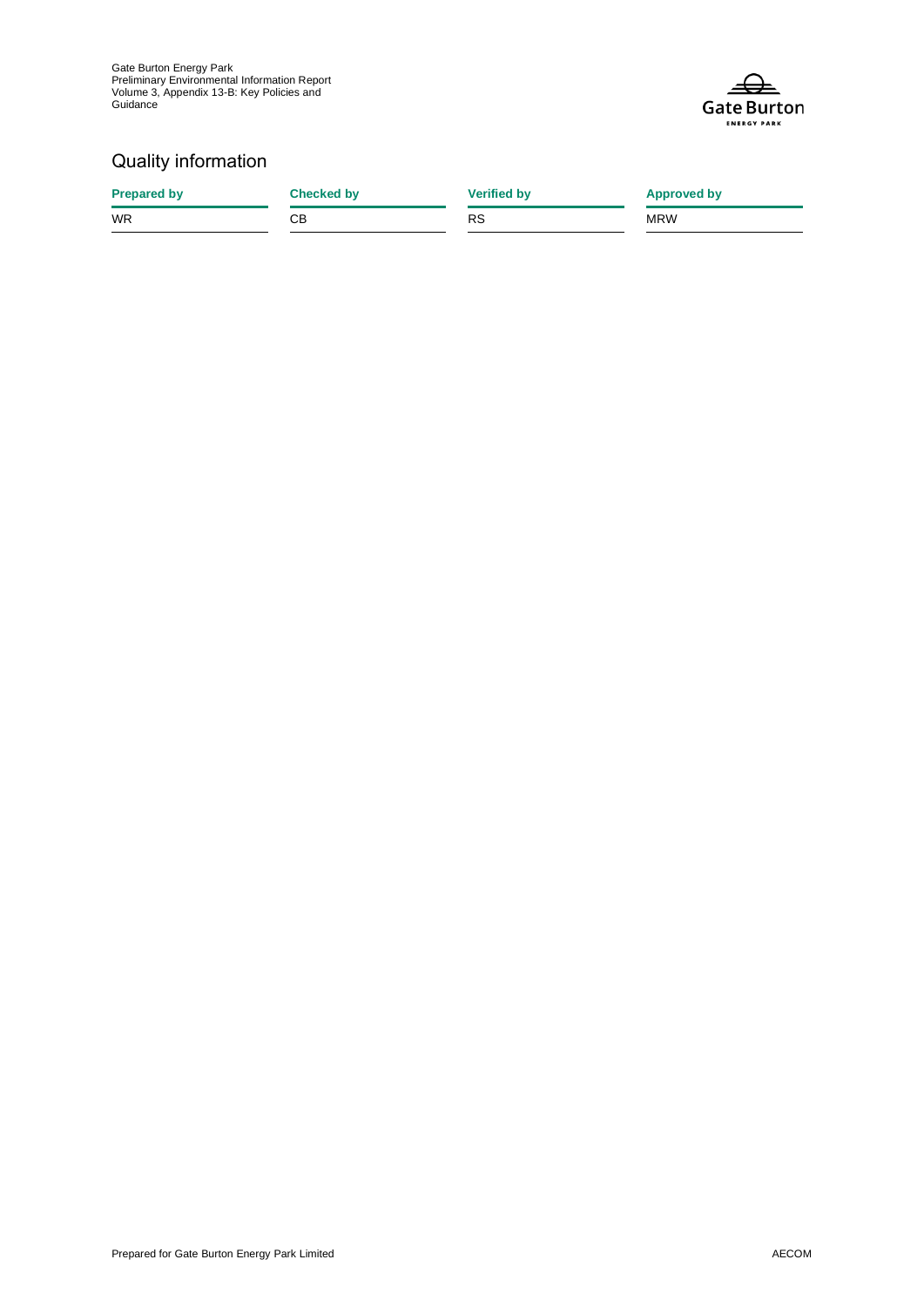Gate Burton Energy Park Preliminary Environmental Information Report Volume 3, Appendix 13-B: Key Policies and **Guidance** 



Prepared for: Gate Burton Energy Park Limited

Prepared by: AECOM Limited

© 2022 AECOM Limited. All Rights Reserved.

This document has been prepared by AECOM Limited ("AECOM") for sole use of our client (the "Client") in accordance with generally accepted consultancy principles, the budget for fees and the terms of reference agreed between AECOM and the Client. Any information provided by third parties and referred to herein has not been checked or verified by AECOM, unless otherwise expressly stated in the document. No third party may rely upon this document without the prior and express written agreement of AECOM.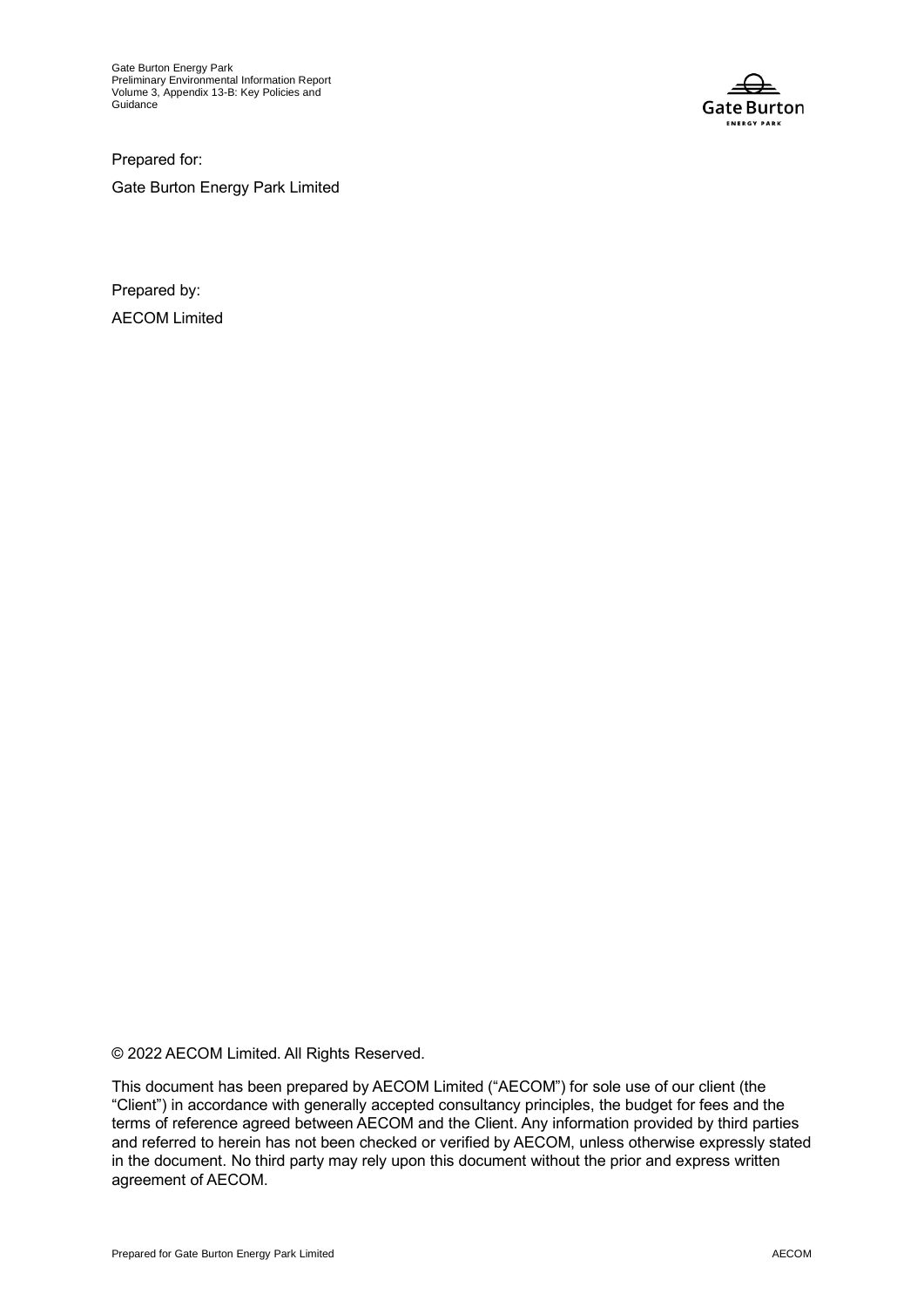

# **1 Key Policies and Guidance**

1.1.1 The following policies relate to how traffic and transport-related impacts should be assessed, in terms of identifying both the level of impact of the Scheme and any necessary mitigation. Details of policies relating to other disciplines are provided within the equivalent appendix relating to that discipline. Planning policy and guidance relating to transport and relevant to the Scheme comprise the following:

## **1.2 National Planning Policy**

#### **Overarching National Policy Statement for Energy (NPS EN-1)**

- 1.2.1 NPS EN-1 (Ref. 13-2) was published in 2011 and provides the basis for decisions regarding nationally significant energy infrastructure. Section 5.13 outlines the planning policy for traffic and transport, including guidance on undertaking relevant parts of the EIA (which has been considered in producing this PEI Report). The most relevant paragraphs for this purpose are 5.13.3 to 5.13.5 which deal with the Applicant's assessment. These are set out as follows:
	- Paragraph 5.13.3, which states that if a project is likely to have significant transport implications, a transport assessment should be included with the ES;
	- Paragraph 5.13.4, which states that where appropriate, a travel plan to include demand management measures to mitigate transport impacts should be prepared; and
	- Paragraph 5.13.5, which states that where additional transport infrastructure is proposed, this should be discussed with the relevant network providers (in terms of the possibility of co-funding by Government for any third-party benefits).
- 1.2.2 In addition, Section 3.1 relates to the decision making which includes the following:
	- Paragraph 3.1.1: "*the UK needs all the types of energy infrastructure covered by this NPS in order to achieve energy security at the same time as dramatically reducing greenhouse gas emissions*";
	- Paragraph 3.1.2: "*it is for industry to propose new energy infrastructure projects within the strategic framework set by Government. The Government does not consider it appropriate for planning policy to set targets for or limits on different technologies*";
	- Paragraph 3.1.3: the decision marker should therefore "*assess all applications for development consent for the types of infrastructure covered by the energy NPSs on the basis that the Government has demonstrated that there is a need for those types of infrastructure and that*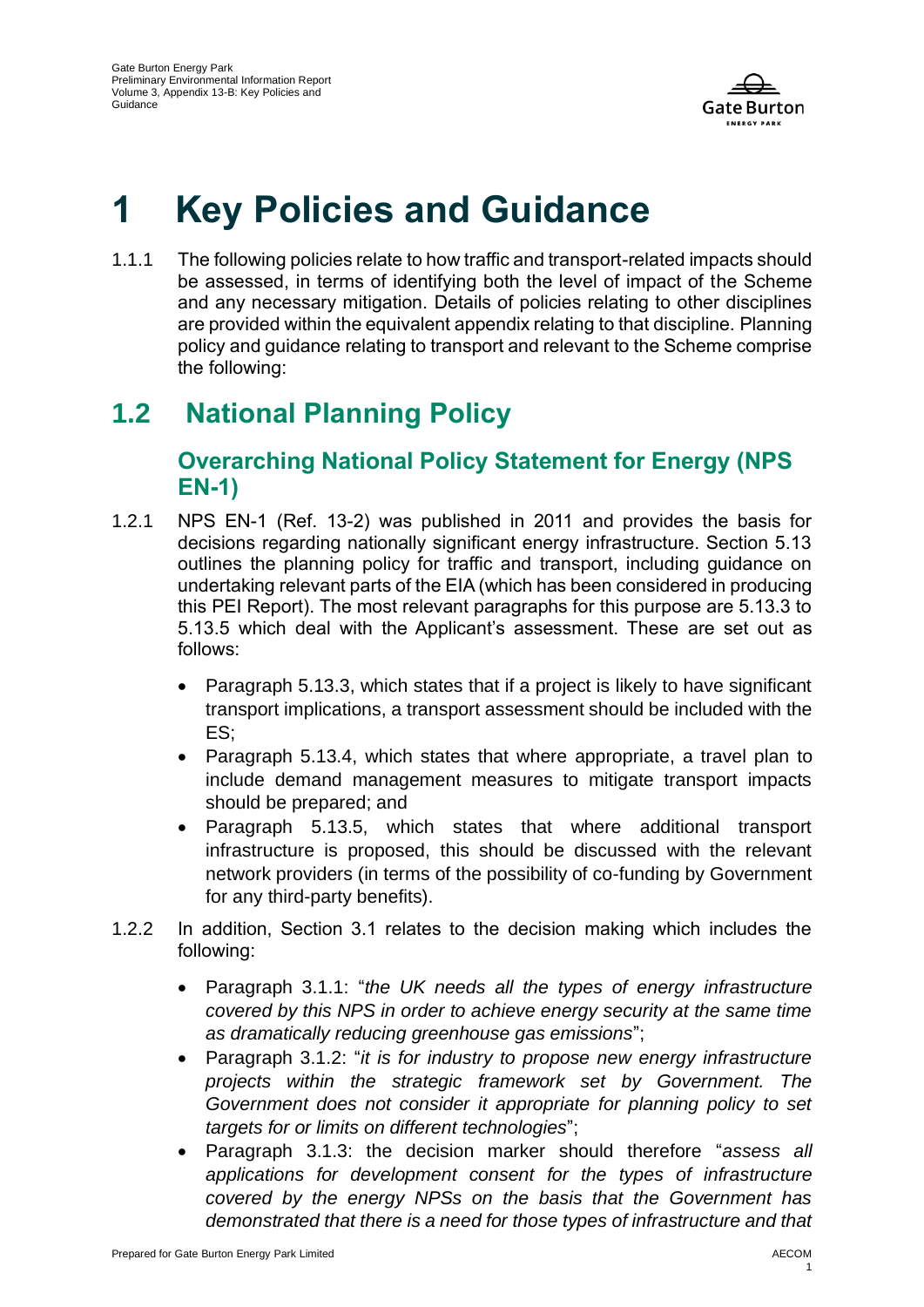

*the scale and urgency of that need is as described for each of them in this Part*"; and

- Paragraph 3.1.4, the decision maker should "*give substantial weight to the contribution which projects would make towards satisfying this need when considering applications for development consent under the Planning Act 2008*".
- 1.2.3 The NPS EN-1 is currently under review and an updated draft (Ref. 13-3) was published for consultation in September 2021, where the above paragraphs are proposed to be relocated to Section 5.14, supported by the following proposed updates:
	- Paragraph 5.14.4, which also states that the assessment should consider any possible disruption to services and infrastructure (such as road, rail and airports); and
	- Paragraph 5.14.8, which states that the Secretary of State (SoS) should only consider preventing or refusing development on highways grounds if there would be an unacceptable impact on highway safety, or residual cumulative impacts on the road network would be severe.

#### **National Policy Statement for Renewable Energy Infrastructure (NPS EN-3)**

- 1.2.4 NPS EN-3 (Ref. 13-4) was published in 2011 and sets out the policies relating to electricity generation from renewable sources of energy, for consideration in conjunction with NPS EN-1. It should however be noted that solar farms are not explicitly included within the document.
- 1.2.5 The NPS EN-3 is currently under review and an updated draft (Ref. 13-5) was published for consultation in September 2021, with the inclusion of solar photovoltaic generation impacts within Section 2.54. The most relevant paragraphs are set out as follows:
	- Paragraph 2.54.3: which discusses the importance of assessing various potential routes to the site for the delivery of materials and components during the construction period;
	- Paragraph 2.54.4: which considers the suitability of access roads for vehicles transporting components and the need to identify potential modifications where necessary;
	- Paragraph 2.54.9: which states that consistent with EN-1, the SoS should be satisfied, taking into account the views of the relevant local highway authorities, that any abnormal loads can be safely transported whilst minimising inconvenience to other road users and that the environmental effects of this and other construction traffic, after mitigation, are acceptable; and
	- Paragraph 2.54.10: which states that once solar farms are in operation, traffic movements to and from the site are expected to be generally very light, and it is therefore very unlikely that traffic or transport impacts from the operational phase of a project would prevent it from being approved by the SoS.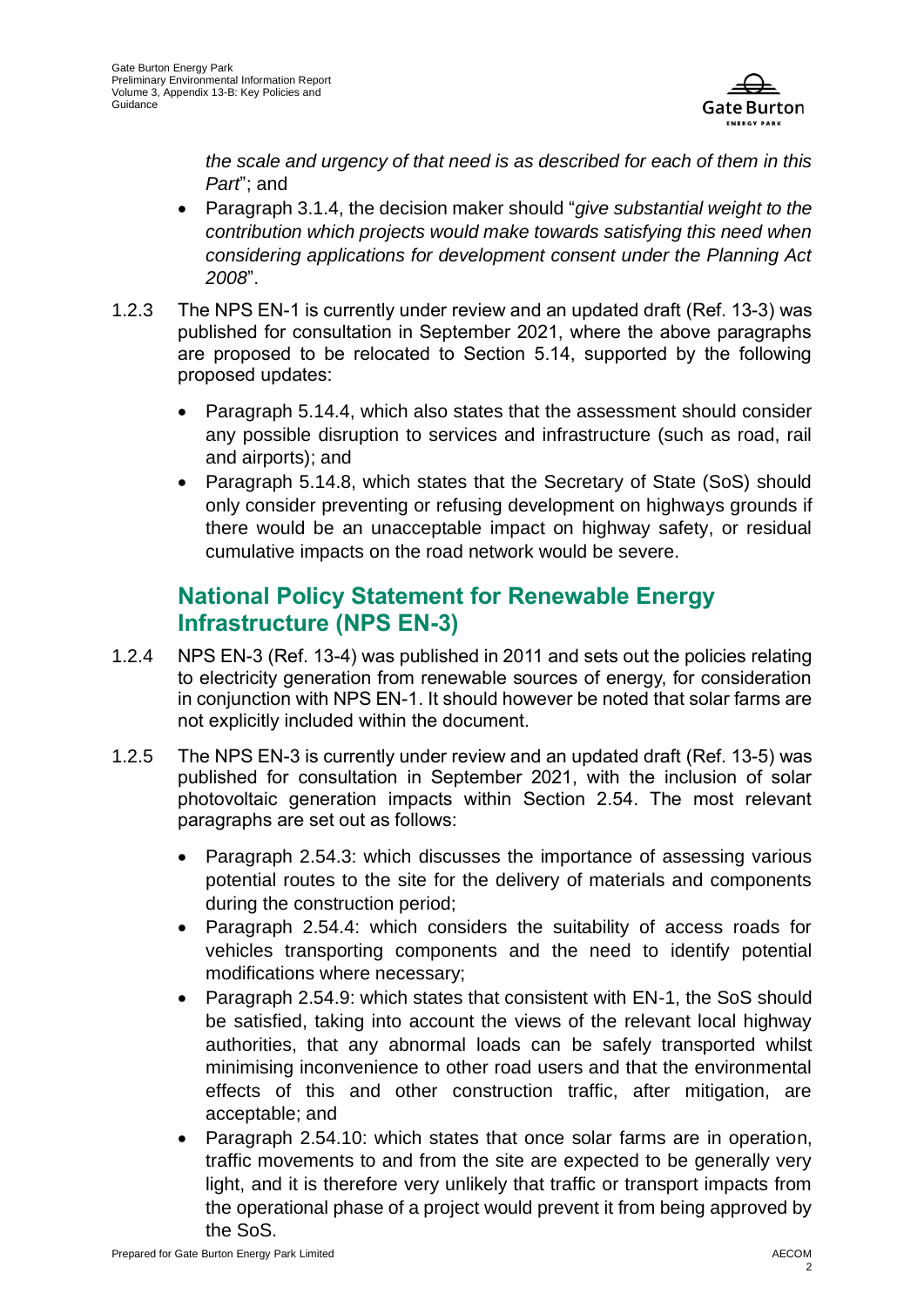

#### **National Policy Statement for Electricity Networks Infrastructure (NPS EN-5)**

1.2.6 NPS EN-5 (Ref. 13-6) was published in 2011 and sets out the policies relating to electricity generation and its infrastructure, for consideration in conjunction with NPS EN-1. The NPS EN-5 is currently under review and an updated draft (Ref. 13-7) was published for consultation in September 2021.

#### **National Planning Policy Framework (NPPF)**

- 1.2.7 The NPPF (Ref. 13-8) sets out the Government's planning policies for England. The most relevant paragraphs in the context of transport are set out below:
	- In paragraph 104, it outlines that "*transport issues should be considered from the earliest of stages of plan-making and development proposals*" to ensure that:
		- o *"The potential impacts of development on transport networks can be addressed;*
		- o *Opportunities from existing or proposed transport infrastructure, and changing transport technology and usage, are realised – for example in relation to the scale, location or density of development that can be accommodated;*
		- o *Opportunities to promote walking, cycling and public transport use are identified and pursued;*
		- o *The environmental impacts of traffic and transport infrastructure can be identified, assessed and considered – including appropriate opportunities for mitigation and for net gains in environmental quality; and*
		- o *Patterns of movement, streets, parking and other transport considerations are integral to the design of schemes and contribute to making high quality places".*
	- In paragraph 110, it outlines the key considerations when assessing sites to be allocated for development in plans or specific development applications. These are:
		- o *"Appropriate opportunities to promote sustainable transport modes can be (or have been) taken up, given the type of development and its location;*
		- o *Safe and suitable access to the Order limits can be achieved for all users;*
		- o *The design of streets, parking areas, other transport elements and the content of associated standards reflects current national guidance; and*
		- o *Any significant impacts from the development on the transport network (in terms of capacity and congestion), or on highway safety, can be cost effectively mitigated to an acceptable degree".*
	- In paragraph 111, it states that development "*should only be prevented or refused on highways grounds if there would be an unacceptable impact on*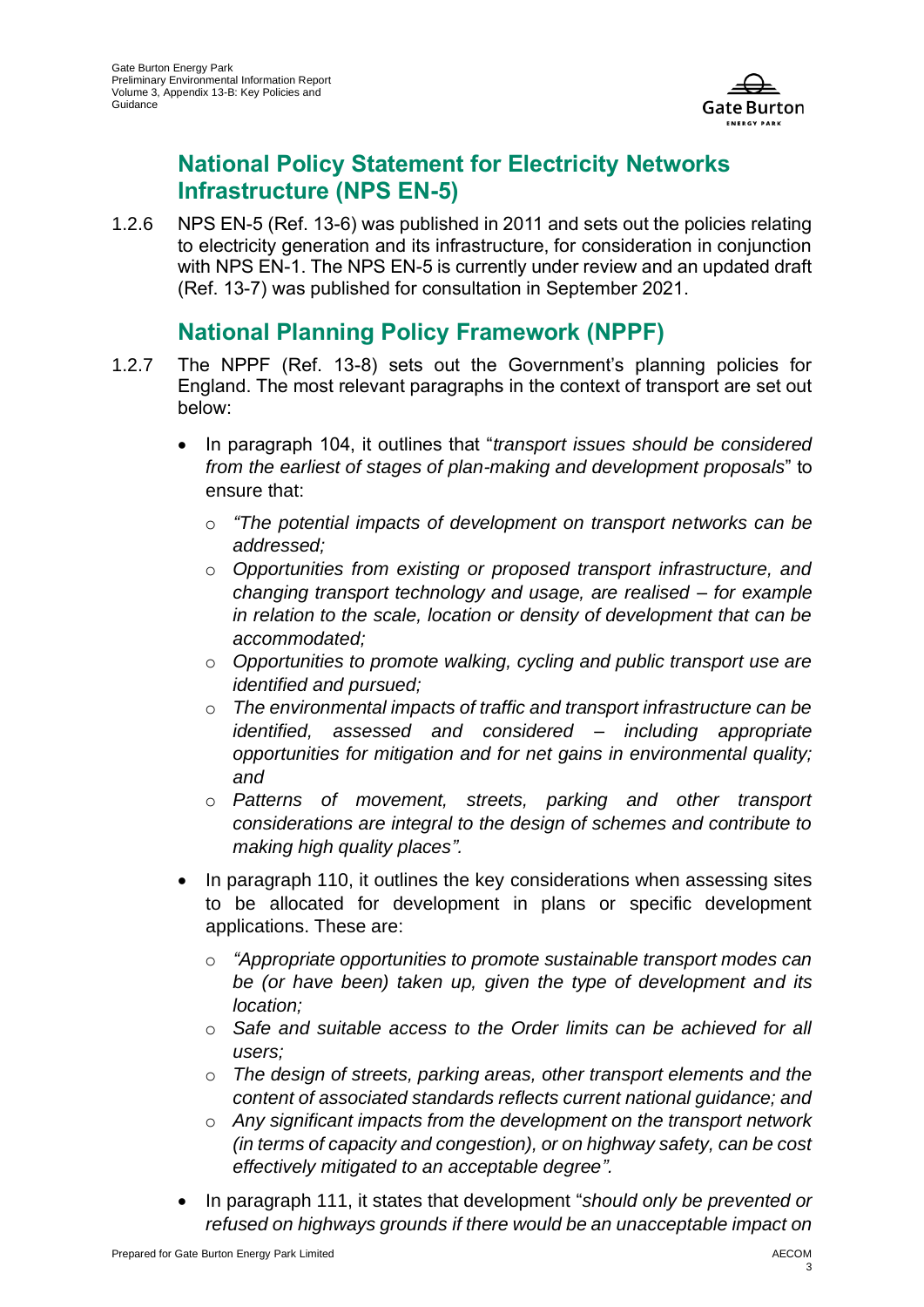

*highway safety, or the residual cumulative impacts on the road network are severe*";

- In paragraph 112, it states that applications for development should give priority first to pedestrian and cycle movements and then, as far as possible, to facilitating access to high quality public transport; and
- In paragraph 113, it states that all developments that will "*generate significant amounts of movements should be required to provide a travel plan, and the application should be supported by a transport statement or transport assessment so that the likely impacts of the proposal can be assessed*".

#### **National Planning Practice Guidance**

- 1.2.8 Planning Practice Guidance 'Travel Plans, Transport Assessments and Statements in Decision Taking' (Ref. 13-9) provides advice on when transport assessments and transport statements are required, and what they should contain. The most relevant paragraphs are set out below:
	- Paragraph 002 states that *"Travel Plans, Transport Assessments and Transport Statements are all ways of assessing and mitigating the negative transport impacts of development in order to promote sustainable development. They are required for all developments which generate significant amounts of movements"*;
	- Paragraphs 004 and 005 state that *"Transport Assessments primarily focus on evaluating the potential transport impacts of a development proposal and may propose mitigation measures to promote sustainable development and in order to avoid unacceptable or "severe" impacts where necessary"*;
	- Paragraph 006 states that *"Transport Assessments support national planning policy and can positively contribute to encouraging sustainable travel, reducing traffic generation and detrimental impacts, reducing carbon emissions and climate impacts, creating accessible, connected and inclusive communities, improving health outcomes and quality of life, improving road safety and reducing the need for new development to increase existing road capacity of provide new roads"*;
	- Paragraph 007 states that *"Transport Assessments should be established at an early stage and tailored to local circumstances, as well as proportionate to the size and scope of the proposed development. In addition, they should be brought forward through collaborative ongoing working between the local planning authority/ transport authority, transport operators, rail network operators, as well as National Highways where there may be implications for the [strategic road network](https://www.gov.uk/government/publications/strategic-road-network-and-the-delivery-of-sustainable-development) and other relevant bodies";* and
	- Paragraphs 013 to 015 provide further details of when Transport Assessments are required, how the need and scope of a Transport Assessment should be established and what information should be included.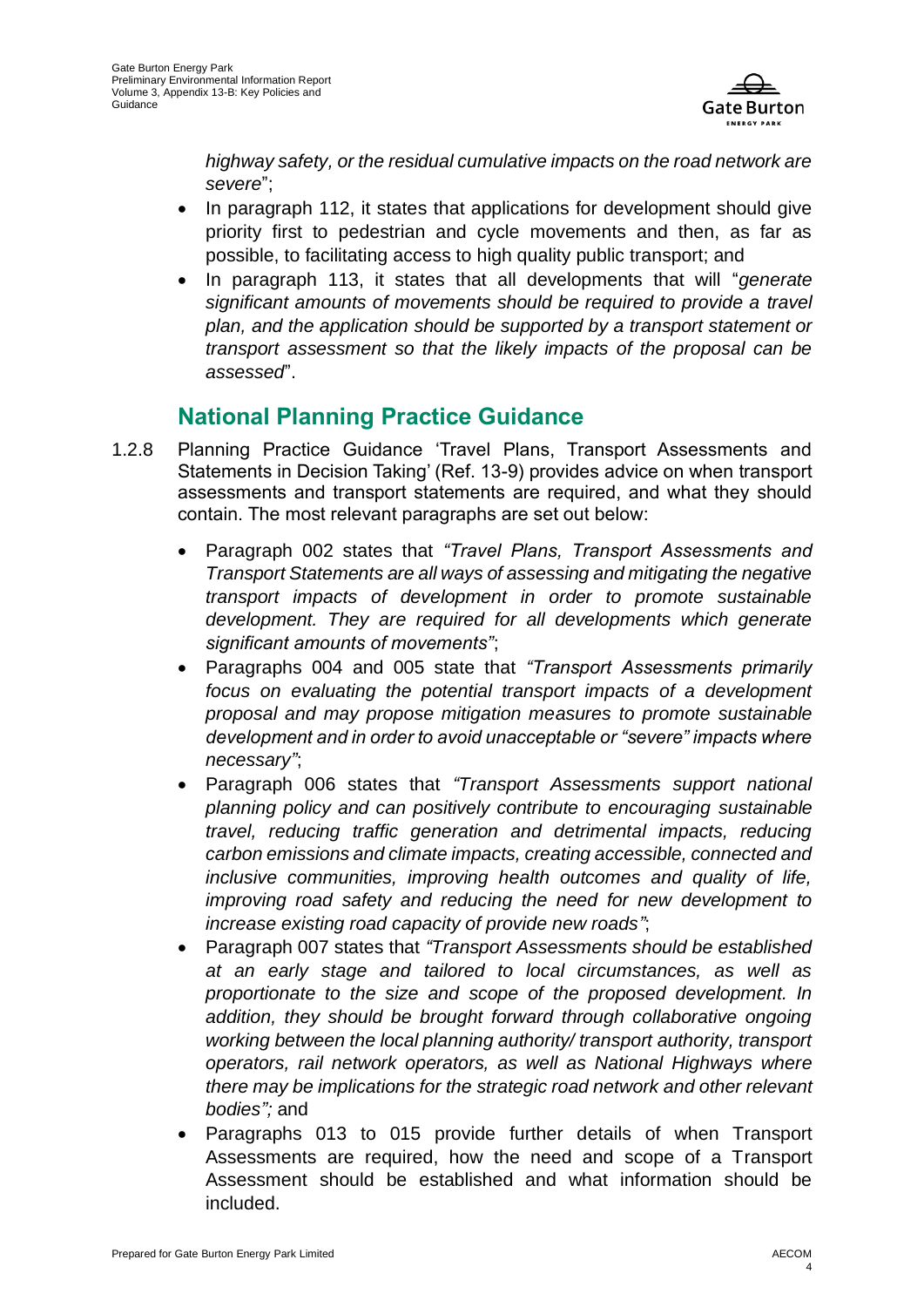

## **1.3 Local Planning Policy**

1.3.1 The following identifies various local planning policy documents before picking out the key policies which are considered to be relevant to the Scheme.

#### **Lincoln Transport Strategy 2020 to 2036**

- 1.3.2 The new Lincoln Transport Strategy (Ref. 13-10) has been developed by Lincolnshire County Council (LCC), City of Lincoln Council, North Kesteven District Council, and West Lindsey District Council. It aims to provide a clear vision for the future of transport across the Lincoln area up to 2036. The strategy includes:
	- Enhancing connectivity across the network for all modes;
	- Increasing the capacity of the network and supporting the reduction in traffic in the urban area; and
	- Rebalance movement towards walking and cycling

#### **Central Lincolnshire Local Plan (2017)**

- 1.3.3 Policy LP19 of the Central Lincolnshire Local Plan (Ref.13-11) identifies the considerations which will be considered when assessing proposals for renewable energy:
	- Proposals for non-wind renewable energy development (renewable technology will be assessed on their merits, with the impacts). Proposals will be supported where the benefit of the development outweighs the harm caused and it is demonstrated that any harm will be mitigated as far as is reasonably possible; and
	- Renewable energy proposals which will directly benefit a local community, have the support of the local community and / or are targeted at residents experiencing fuel poverty, will be particularly supported.
- 1.3.4 Policy LP20 identifies the considerations which will be considered when assessing proposals which aims to maintain and improve the green infrastructure network in the area, as follows:
	- Proposals that cause loss or harm to the network will not be permitted unless the need for and benefits of the development demonstrably outweigh any adverse impacts;
	- Where adverse impacts on green infrastructure are unavoidable, development will only be permitted if suitable mitigation measures for the network are provided;
	- Development proposals should ensure that existing and new green infrastructure is considered and integrated into the scheme design from the outset; and
	- Development proposals must protect the linear features of the green infrastructure network that provide connectivity between green infrastructure assets, including public rights of way, bridleways, cycleways and waterways, and take opportunities to improve such features.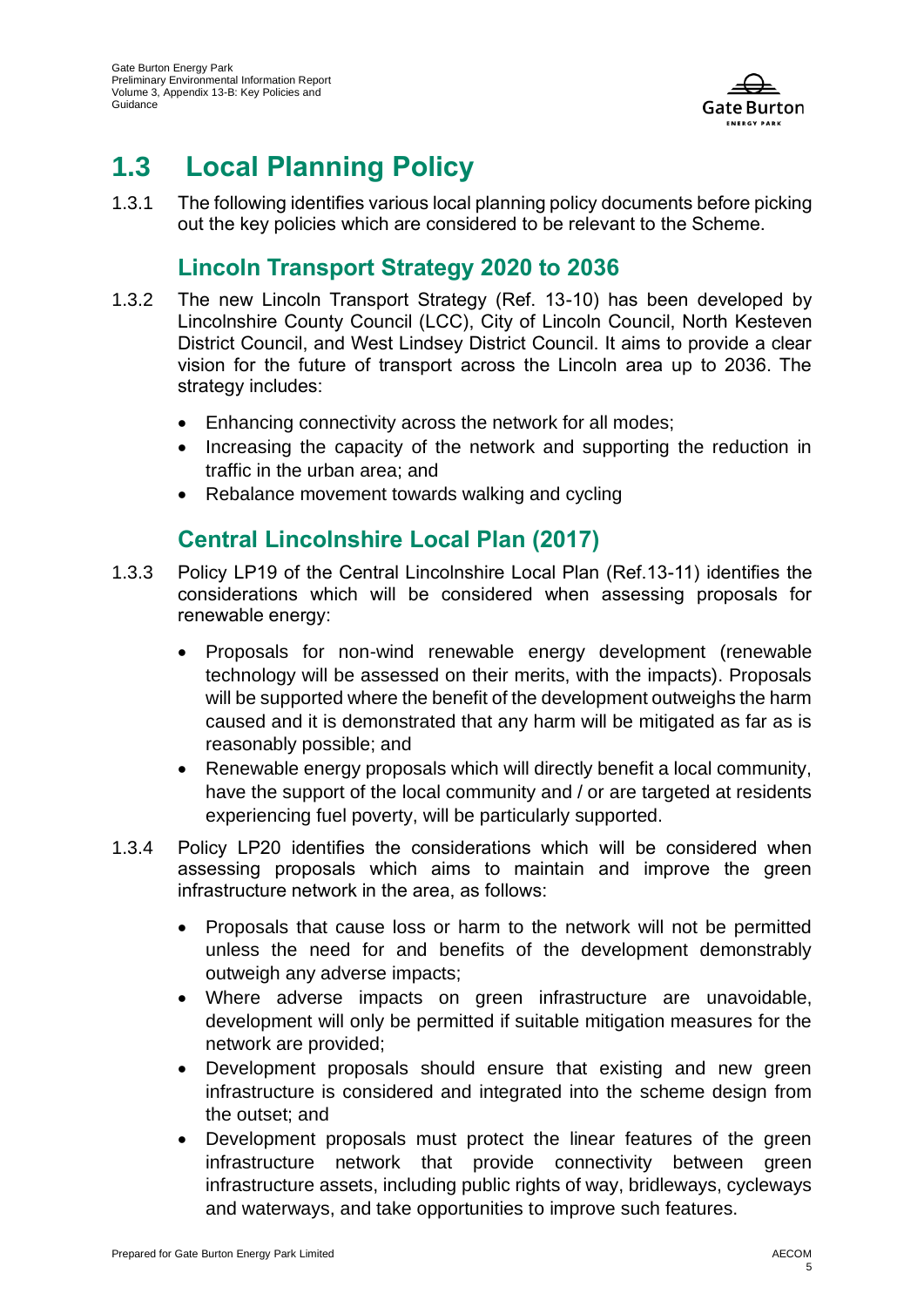

1.3.5 It should be noted that consultation on the next stage of the Local Plan review, which is proposed to replace the Local Plan adopted in 2017, took place between 16th March and 9<sup>th</sup> May 2022.

#### **Fourth Lincolnshire Local Transport Plan 2013/14 – 2022/23**

- 1.3.6 The Fourth Lincolnshire Local Transport Plan (LTP4) (Ref. 13-12) builds on the strategies and policies adopted by previous Local Plans. The transport goals set out within this document include:
	- Provide a reliable, resilient transport system which supports a thriving economy and growth whilst encouraging sustainable and healthy travel;
	- Improve access to key services, particularly enabling employment and training opportunities; and
	- Minimise the impacts of transport on people's lives, maximise opportunities to improve the environment and help tackle carbon emissions.
- 1.3.7 In addition, paragraphs 5.17 to 5.23 relate to travel planning and sustainable travel within new developments whilst paragraph 14.33 relates to reducing the impact of traffic.

#### **Gainsborough Transport Strategy (October 2010)**

- 1.3.8 The Gainsborough Transport Strategy (Ref. 13-13) aims to understand and quantify transport problems and to develop a Transport Strategy based on short-term and long-term interventions. These include:
	- Better management of movements into and through Gainsborough;
	- Management of existing and future levels of congestion; and
	- Addressing the impacts of existing and future movements in Gainsborough.

#### **Draft Bassetlaw District Local Plan 2020 – 2037**

- 1.3.9 The Local Plan (Ref. 13-14) sets out the Council's development strategy, planning policies and proposals for the district up to 2037. The document includes key strategic objectives at paragraph 4.15, in line with the proposed development. These include;
	- Objective 1 To locate new development in sustainable locations and through new settlements that respect the environmental capacity of the District, support a sustainable pattern of growth across urban and rural areas, make best use of previously developed land and buildings and minimise the loss of the District's highest quality agricultural land;
	- Objective 12 To support Bassetlaw's transition to a low carbon District through the careful planning and design of new development, making more sustainable use of land and resources, promoting tree and woodland planting, reducing exposure to flood risk, promoting energy and water efficiency and management, minimising waste generation and promoting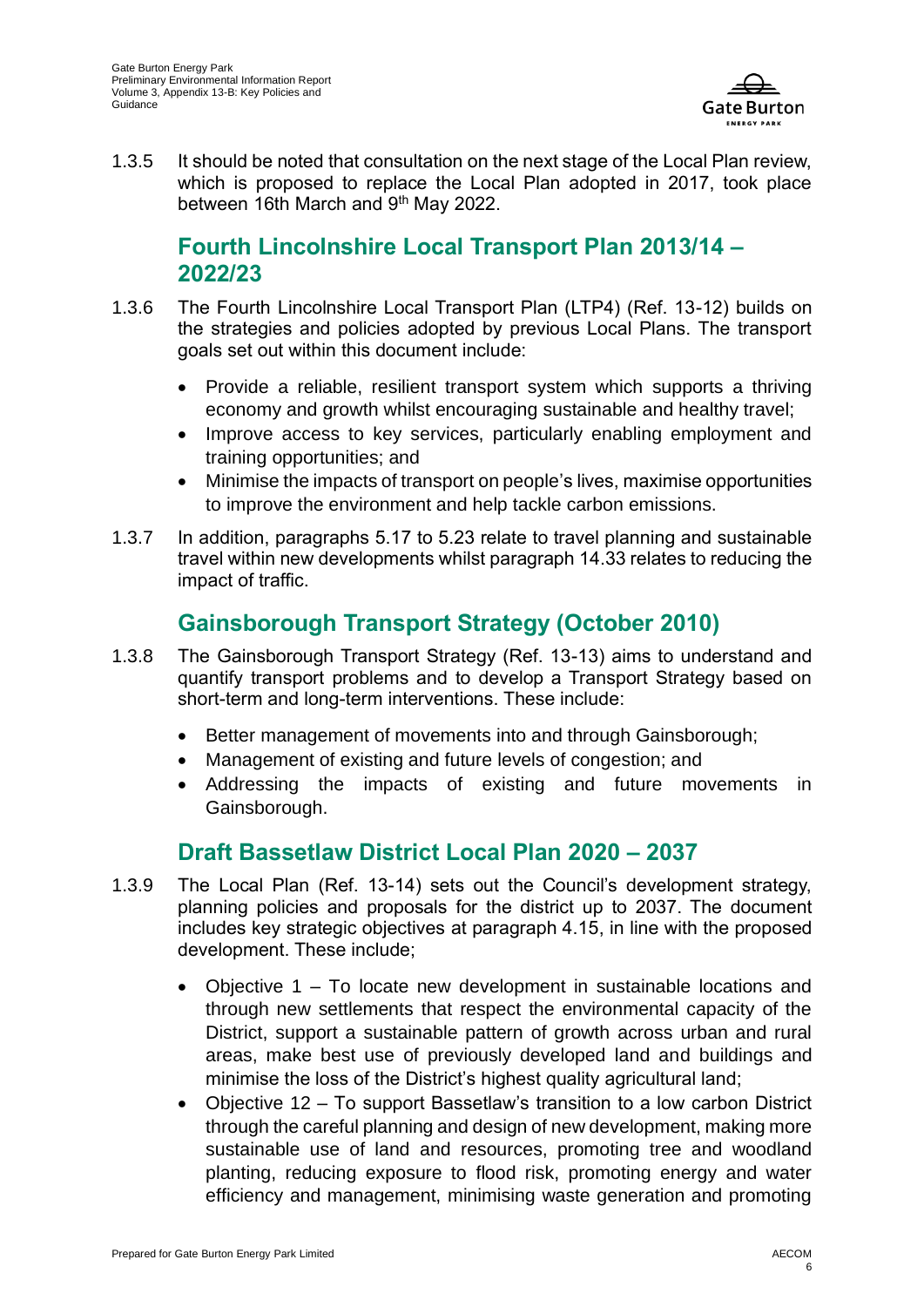

the use of renewable energy, low carbon and other alternative technologies, and sustainable construction methods;

- Objective 14 To ensure that new development contributes to the provision of necessary physical, social and green/blue infrastructure to deliver planned levels of growth at the right time and to mitigate its impacts on existing communities and the environment.
- 1.3.10 In addition, Section 5.4 of the document makes reference to the Cottam Priority Regeneration Area which has been identified as a broad location for future growth and comprises the 348 ha former Cottam Power Station and associated lagoons.

#### **Nottinghamshire Local Transport Plan 2011 – 2026**

1.3.11 The Nottinghamshire Local Transport Plan (LTP) (Ref.13-15) sets out Nottinghamshire's transport strategy and outlines a programme of measures to be delivered over the short, medium and long-term. The strategy covers all types of transport including public transport, walking, cycling, cars and freight.

#### **Nottinghamshire Local Transport Plan Implementation Plan 2018/19 – 2020/2021**

1.3.12 The Nottinghamshire LTP Implementation Plan (Ref. 13-16) sets out how the County Council, working in partnership with others, will use the transport funding available to deliver Nottinghamshire's long-term transport strategy, the Nottinghamshire Local Transport Plan (see above).

#### **Industry Guidance**

1.3.13 Institute of Environmental Management and Assessment (IEMA) Guidelines for the Environmental Assessment of Road Traffic (1993) (Ref. 13-17) provides guidance on examining the environmental impacts of developments in terms of traffic and transportation.

#### **Summary**

1.3.14 This PEI Report appendix has been prepared in accordance with various policies and guidance including the NPS EN-1, NPS EN-3, NPS EN-5, the new draft National Policy Statements, NPPF, NPPG, LCC's and Nottinghamshire County Council's local plans, to assess the likely impacts of the Scheme and identify any required mitigation. As above, this has been developed through ongoing collaborative working with local highway and planning authorities and National Highways and is both tailored to local circumstances whilst reflecting the size and scope of the Scheme. In accordance with the various policy and guidance, this PEI Report appendix demonstrates that the Scheme would not result in an unacceptable impact on highway safety and that the residual cumulative impacts of the development on the road network would not be severe.